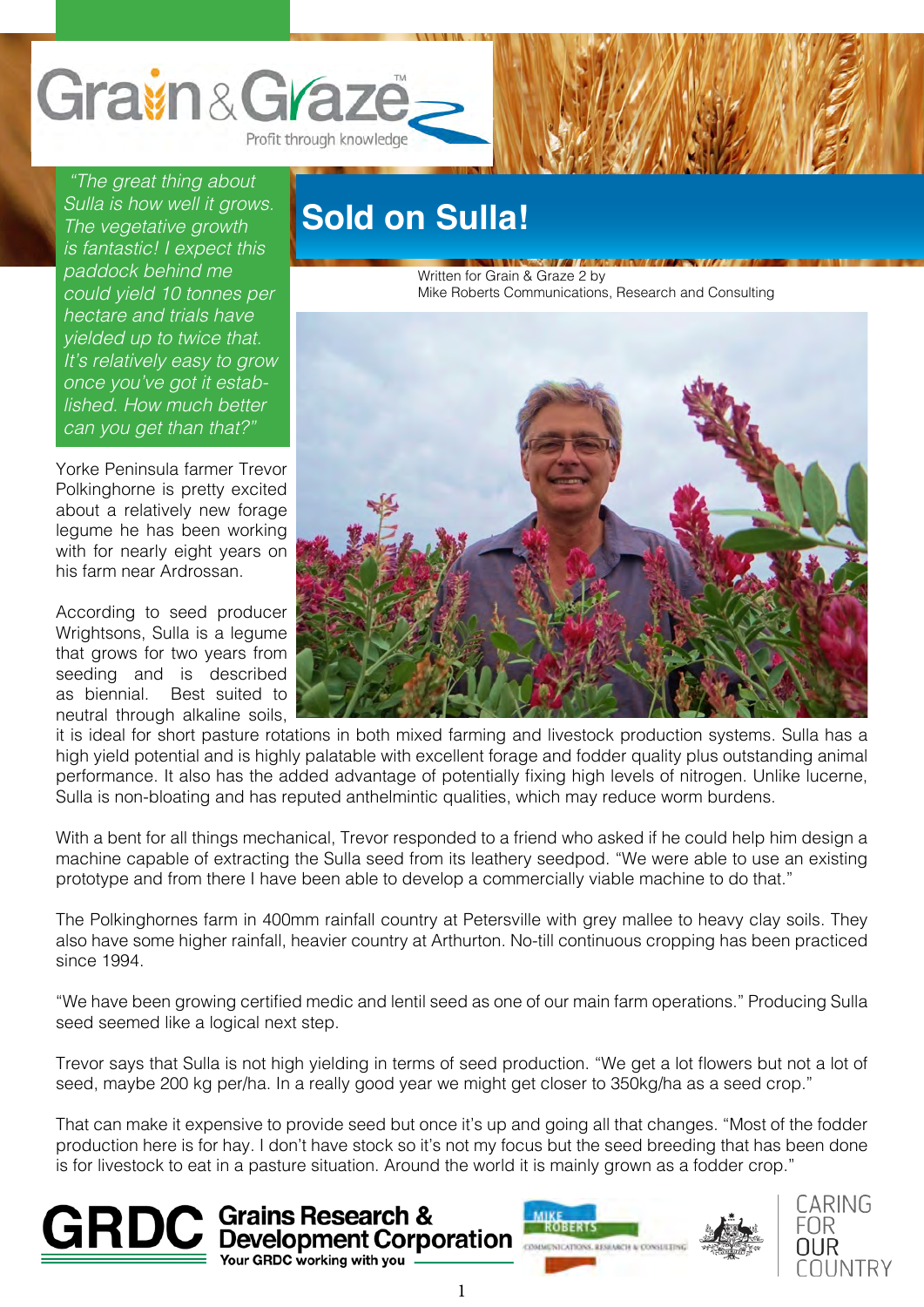

# **Sold on Sulla!**

#### **Benefits of the crop**

Trevor says Sulla has one of the best conversions of rainfall into vegetative growth he has seen. "This crop produces more biomass than I've ever seen any other crop produce; it is amazing! It will work well in a long term pasture situation."

#### **Plant growth**

The plant grows for 2-3 years so once you have it established it is ready to go in the following season. "The deep rooted plants produce a rosette in March which just starts to grow. If there is any rainfall during that period it just encourages it to keep going, If you have the ability to irrigate or are in an area that gets that early rain, Sulla will just grow on from there. You don't have to wait for the plant to start from seed again, it's already got the rosette."

Trevor's advisor, Bill Long from Ag Consulting Co sees that as a real strength for the crop. "For a livestock producer Sulla will provide good growth early on in the season compared to a medic or other plant which doesn't produce much until spring."

"I have one stand that I have left from the original sowing. It's into its 9th year and I see no reason why it will stop now. Most years I have harvested the seed or cut it for hay. The individual plants last for 2 - 3 years so as the generations cross over there are always both 'juvenile' and mature plants in the stand."



#### *"Ten tonnes/hectare is fairly easy for Sulla to produce and it just makes excellent quality legume hay".*

#### **Feed value for livestock**

Trevor has seen hard grazed Sulla and says that it comes back from the crown rather than from the leaves. "Those farmers grazing it around Keith this year have put 300 lambs on 15 hectares for six weeks and were getting 480g production per day out of the lambs. They were just weaners, straight in. In the grower's opinion it has been performing well."

#### **How do you grow it?**

#### **Inoculation**

One of the important things to know about Sulla is that is doesn't use any of the natural rhizobia in our soils. The first time an area is sown it is vital that good solid rates of Sulla specific inoculant is used.

"If you are doing it yourself there is no gain in skimping, use plenty! That was one of the

things we learned as part of the development of the crop. Initial recommended rates of rhizobium inoculant were far too low. The rates that you get with the seed now are adequate."





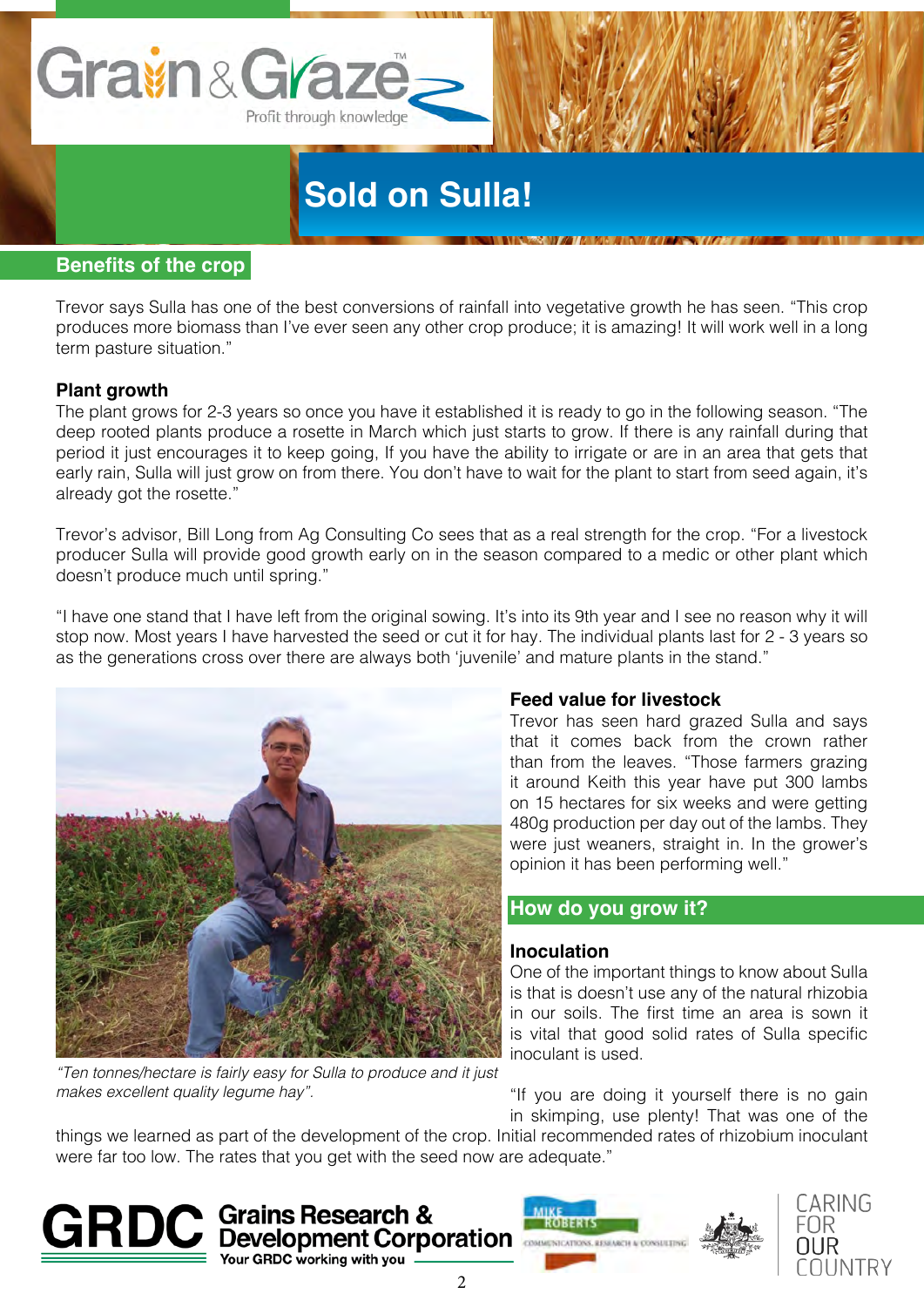# **Sold on Sulla!**

Seed producer Wrightsons report: "the feed quality of Sulla is comparable to that of Lucerne, consistently producing fodder with high digestibility, protein and water soluble carbohydrates. Sulla is usually around 16% dry matter. Feed tests conducted during 2006 of green forage material showed the following:"

Profit through knowledge

Gravin & Graz

| <b>NDF</b>                                                                                                                  | 20-30%    |
|-----------------------------------------------------------------------------------------------------------------------------|-----------|
| <b>ADF</b>                                                                                                                  | 17-25%    |
| Lignin (as % of total NDF)                                                                                                  | $<20\%$   |
| Crude protein                                                                                                               | 19-26%    |
| Rumen degradable protein                                                                                                    | 70%       |
| $(% \mathbf{A})$ (% of CP)                                                                                                  |           |
| <b>Digestibility</b>                                                                                                        | 79-85%    |
| Metabolisable energy (MJ/kg DM)                                                                                             | 10.6-13.1 |
| "The relative feed value is double that of ryegrass, meaning<br>in a balanced ration animal production is anticipated to be |           |

"Once the crop is established, the root nodules are quite large and the root system is massive. Sulla puts an enormous amount of nitrogen into the soil and through a depth of the soil as well."

### **Establishment**

"A seeding rate of about 5kg per hectare has been providing reasonable stands in the first year. That first year is very moisture dependent in terms of how early you can sow. The warmer it can be at seeding the better it will grow. Sulla's development is first and foremost in root development. The top growth is a bit slow as an early plant but it does put roots down deep. That's pretty good security if there is a bit of a dry patch where it can hang on quite well."

In spring you'll get more dry matter produced. But the second year is when Sulla really gets going. The plant becomes dormant over the summer months irrespective of irrigation or rainfall during those months. Sulla tends to store the available moisture so, that once conditions are right in the following autumn, growth rates can increase rapidly.

### **Pests**

increased."

Insect pests have not posed much of a problem for Trevor's Sulla crops. "In a pure stand I have rarely used any insecticides in the growing period. I do use insecticide in spring for heliothis grubs when I'm producing seed. For hay production, I've not had to spray unless there are host plants like capeweed that have a lot of red legged earth mite which can slow the Sulla growth down.

### **Weed Control**

It's always good to start Sulla growing in a clean paddock but Trevor says that most pre-emergent herbicides he has used, like trifluralin and Avadex seem to work well. Because he tends to grow pure stands for seed, broadleaf herbicides also have a place in Sulla production. "Metribuzin is probably the most useful herbicide I have tried. Once the crop is big enough I use 700g/ha of metribuzin over it. That is quite a high rate but it does an amazing job."

"The Sulla starts off with spade leaves and then starts to change to more firm type leaves. As they develop, that is when the Sulla is safe to put the metribuzin on. We have also used Broadstrike but with high rates there is general shortening of the plants. If you have a pasture situation you need to be careful with that. Bedstraw will get through metribuzin, so a light rate of broadstrike can be useful."

### **Varieties**

Two Sulla varieties have been developed in South Australia out of Turretfield at this stage. Wilpena is a more erect version that is recommended for producers who are looking at intensive forage operations. "The







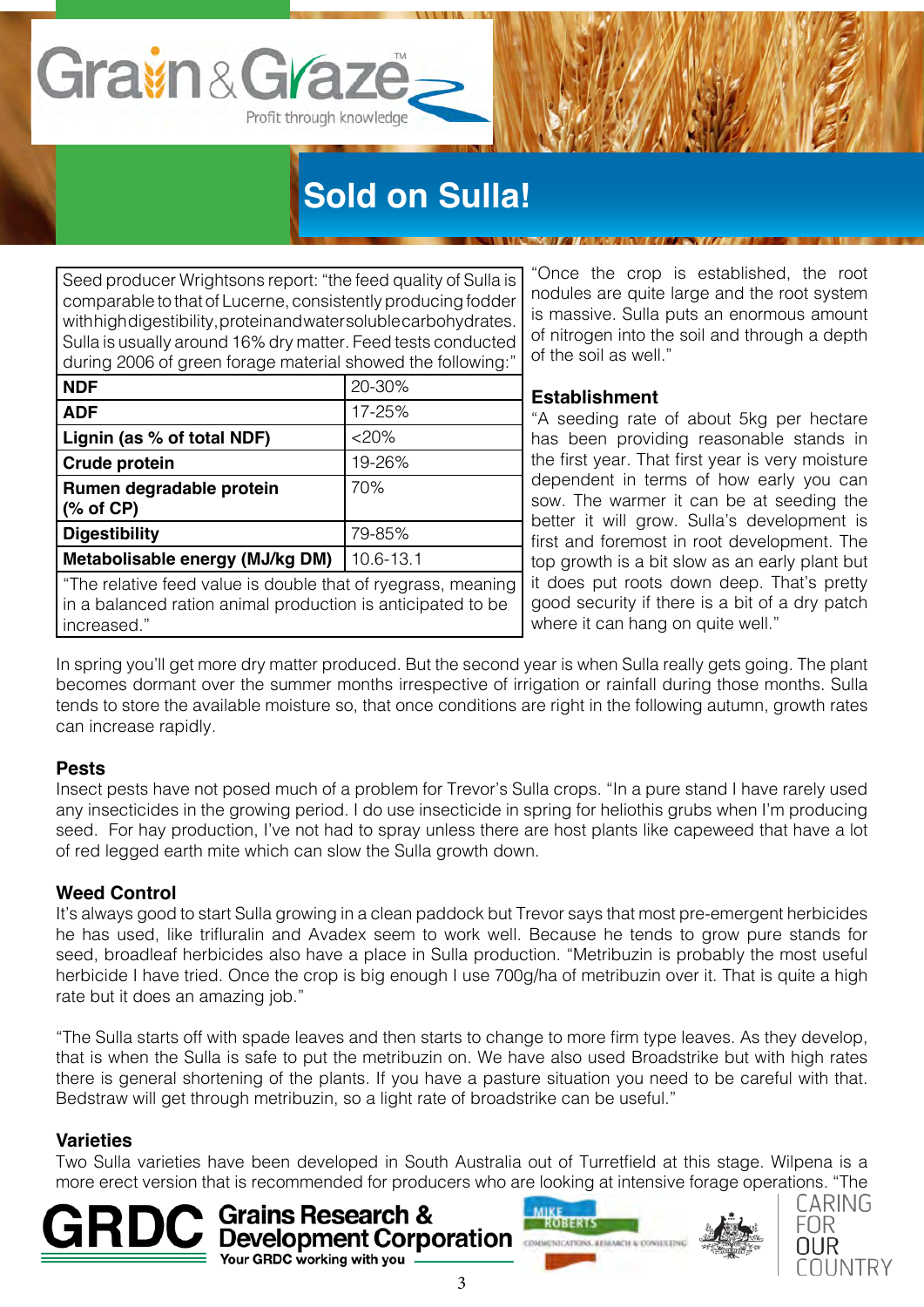

Moonbi we grow here starts off as quite a prostrate version and, as it competes with itself, it lifts and is easy to cut for hay."

#### **Regrowth**



*This was cut for hay about 3 weeks ago and the regrowth is already coming from the crown of the Sulla plant. It is generally how it would regenerate in a heavily grazed stock situation; coming right in from the butt of the plant.*

#### **Hay production**



*Trevor Polkinhorne and Bill Long inspect a bale of Sulla hay. Trevor says,*  "when I first saw Sulla go into a bale *I thought – this looks very sticky and quite coarse for stock. However, there is still quite an amount of leaf material in there and weaned lambs will need hardly any introduction and will just clean up the whole lot."*



**GRDC** Grains Research & **MARGERIS** Your GRDC working with you